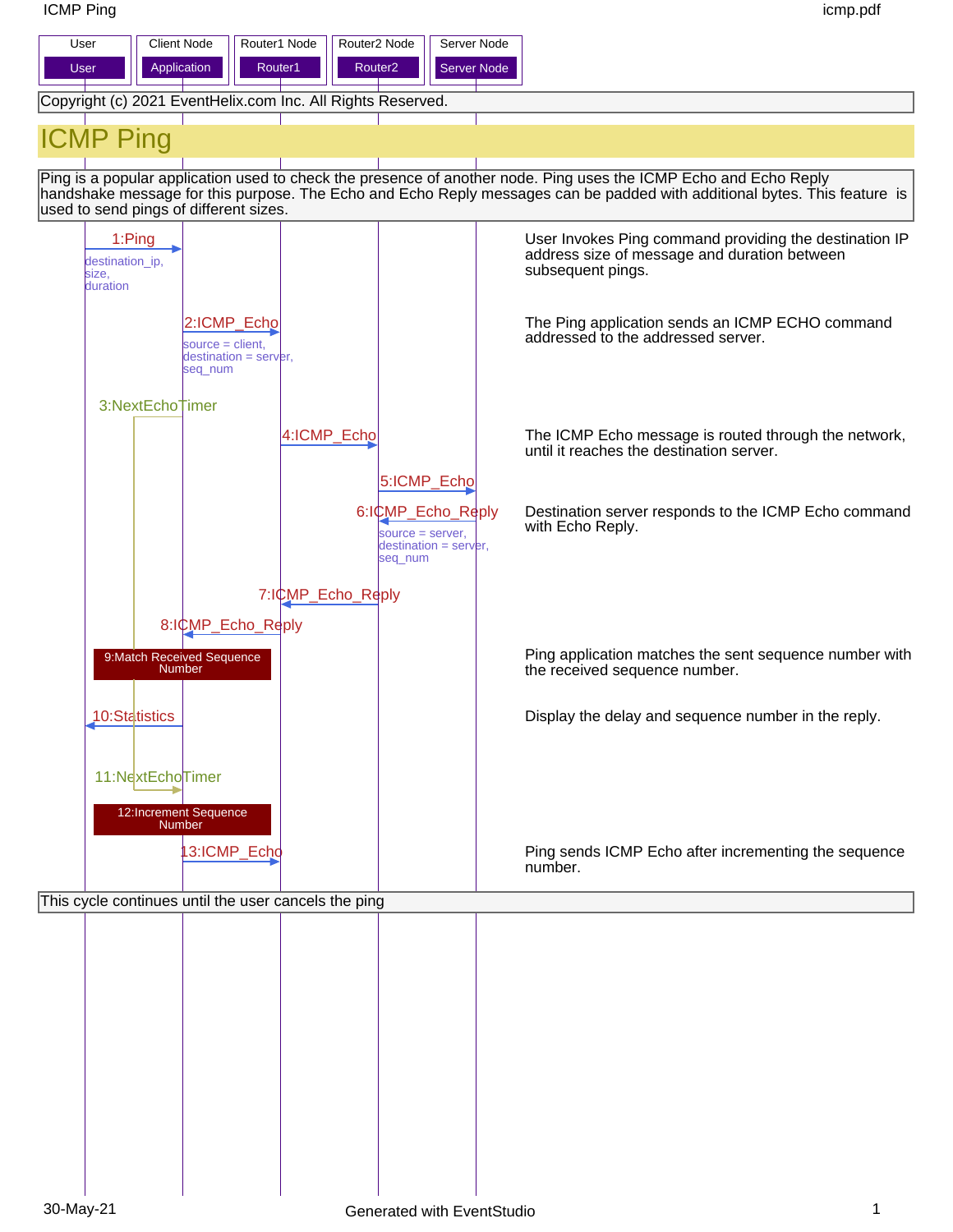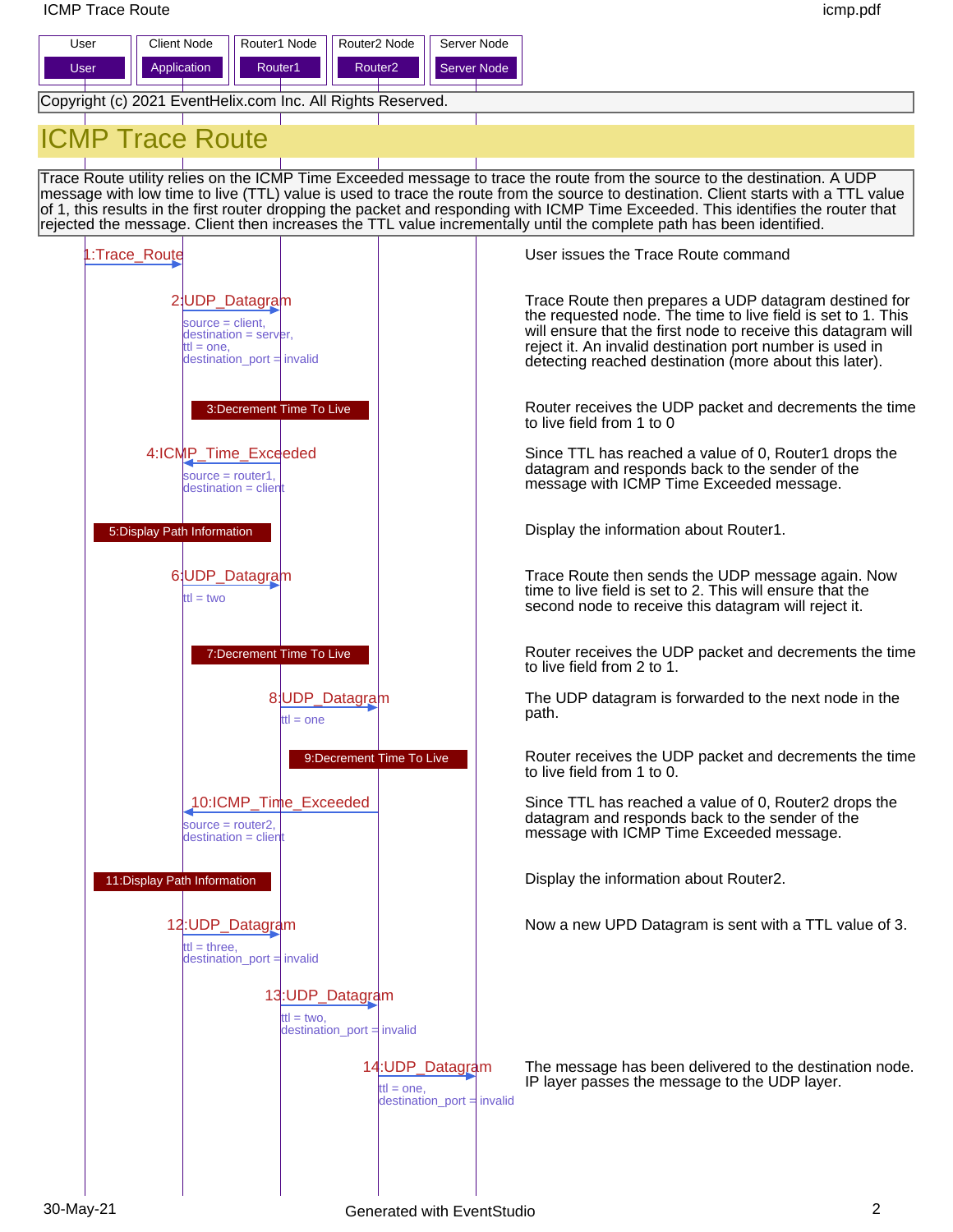

UDP does not find the destination port. (Trace Route had used an invalid destination port to force this condition). ICMP then sends Destination Unreachable message to the source of the message.

of route tracing from the source to the destination.